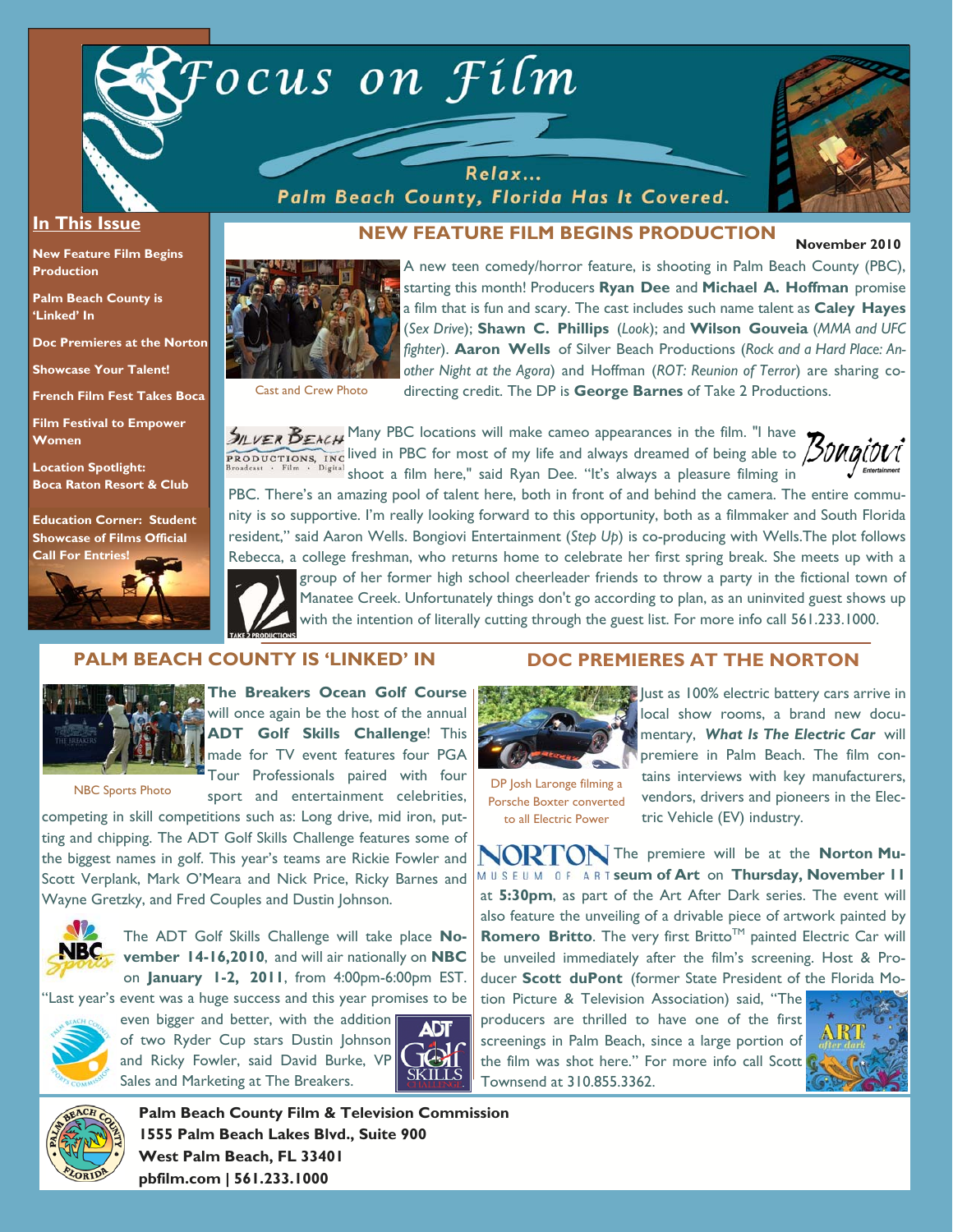### **STUDENTS UNITE TO PRODUCE FILMS**



Filming of *Book Deal*

Actors from the Master Acting Class at the **Burt Reynolds Institute for Film & Theatre (BRIFT)** went before the new REDCAM at **Palm Beach State College** (PBSC) for the first in a series of short films

being co-produced by the two film training organizations.

PALM BEACH STATE Students from PBSC joined forces with ac-COLLEGE tors from BRIFT to take on crew positions The CBS network recently featured BRIFT students on a segment of for the shooting of *Book Deal*, a short drama. The one-day shoot followed a four-night seminar series, Filmmaking for Actors, which brings together the two groups for cross-training and a better understanding of their respective roles. **Frank Eberling**, a veteran instructor with both organizations, directed from his own

script. The groups plan to shoot one short film<br>per month For more info email info@brift org per month. For more info email info@brift.org.



# **CELEB'S TENNIS EVENT TO AIR ON ESPN**



The annual **Chris Evert/Raymond James Pro -Celebrity Tennis Classic** is back! This year's event will bring together stars from the entertainment and tennis worlds with two days of tennis on **Saturday, November 6** and **Sunday, November 7**. The tennis will be played at the **Delray Beach Tennis Center** in **Delray** 

Jeffrey Donovan and Chris Evert

**Beach** and the annual Gala scheduled for Saturday, November 6, will once again be held at the **Boca Raton Resort and Club** in **Boca Raton**.



Among the participants expected to attend this year are actors **Jeffrey Donovan**, **Scott Foley**, **Maeve Quinlan**, **Alan Thicke** and **Jon Lovitz**, as well as musicians **Gavin Rossdale** and **David Cook.** 

Some of the tennis stars expected this year are **Martina Navratilova**, **Anna Kournikova**, **Murphy Jensen**, **Sebastien Grosjean, Pam Shriver** and **Vince Spadea**. The event will be televised in January 2011 on **ESPN** during the Australian Open. Check your local listings for air dates and times. For more information call 561.394.2400.

**LOCAL AUTHOR HONORED WITH AWARD!** 



**Harvey E. Oyer III**, an author and historian, was awarded two gold medals by the Florida's Publisher Association in the categories of Children's Fiction Book and Florida Children's Book, for his book *The American Jungle*, sweeping the awards for children's books in Florida in 2010. *The American Jungle* is part of Oyer's *Adventures of Charlie Pierce* children's book

Harvey Oyer

series that is widely used in schools throughout Florida.

Florida Film & Television Tax Credits and will be filmed in Florida The Fair will be held January 14-30,2011 at the beginning this December, is based on *The American Jungle*. For South Florida Fairgrounds in West Palm Beach. For The Hollywood film *Hypoluxo*, which received \$1.8 million of more information call Mr. Oyer at 561.650.8517.

### **JOUSTING CHAMP JOINS BRIFT**



Three time international jousting champion **Cynthia Morrison** is the new Film and Stage Combat Instructor for the **Burt Reynolds Institute for Film & Theatre (BRIFT).** Ms. Morrison is teaching acting students skills that are essential for film castings with related material.

Arms of Autumn

*Good Morning South Florida* that included a choreographed fight scene created and directed by Ms. Morrison. BRIFT also recently shot the *Arms of Autumn*, a promo reel featuring two actors performing variations of film combat, choreographed by Morrison. She is also the found-



2001. For more information please call 561.308.6245. PB Jousting Club

# **ON THE ROAD AGAIN WITH 3 SCREEN**



**3 Screen Productions** out of **Boynton BCREEN** Beach recently travelled to California and Washington, producing content for two of

its TV series, *Every Holiday* and *Planet Impact TV*. The 3 Screen team began its second season of the *Every Holiday* series with a segment on Netflix. "We are excited that Netflix reached out to us to be on our program for a second consecutive year. Our team knows we're providing quality production work when a company like Netflix trusts us with their brand integration, again and again," said Sr. Project Manager, **Mitch Glasser**.



3 Screen's team then went to Washington as they continued the filming for their Environmental Business Series, *Planet Impact TV*. The episode focused on Tree Top, a grower-owned cooperative. Tree Top's

3 Screen's Bob Fulp with Tree Top, CEO Tom Stokes on an apple orchard

Corporate Communication Manager, **Sharon Harris** said, "The Planet Impact

team did a great job during the production process. I can't wait to see this as part of the Planet Impact series in 2011." The 13 part series launches nationwide in 2011.For more info call 561.369.0789.

## **SHOWCASE YOUR TALENT!**



**The South Florida Fair** is once again searching for the most talented contestants for the  $11<sup>th</sup>$  anniversary of **Starz of the Future**! Auditions will be held Saturday, December 4 from 10am-7pm, Sunday,

December 5 from 12pm-6pm, and Monday, December 6 from 5pm-9pm. All contestants will be given an assigned date, time and location for their audition. There are three age categories, kids (6-12 years), teens (13-19 years) and adults. There is no entry fee. All entries must be postmarked by 5pm on November 26.

info visit southfloridafair.com or call 561.329.7892.

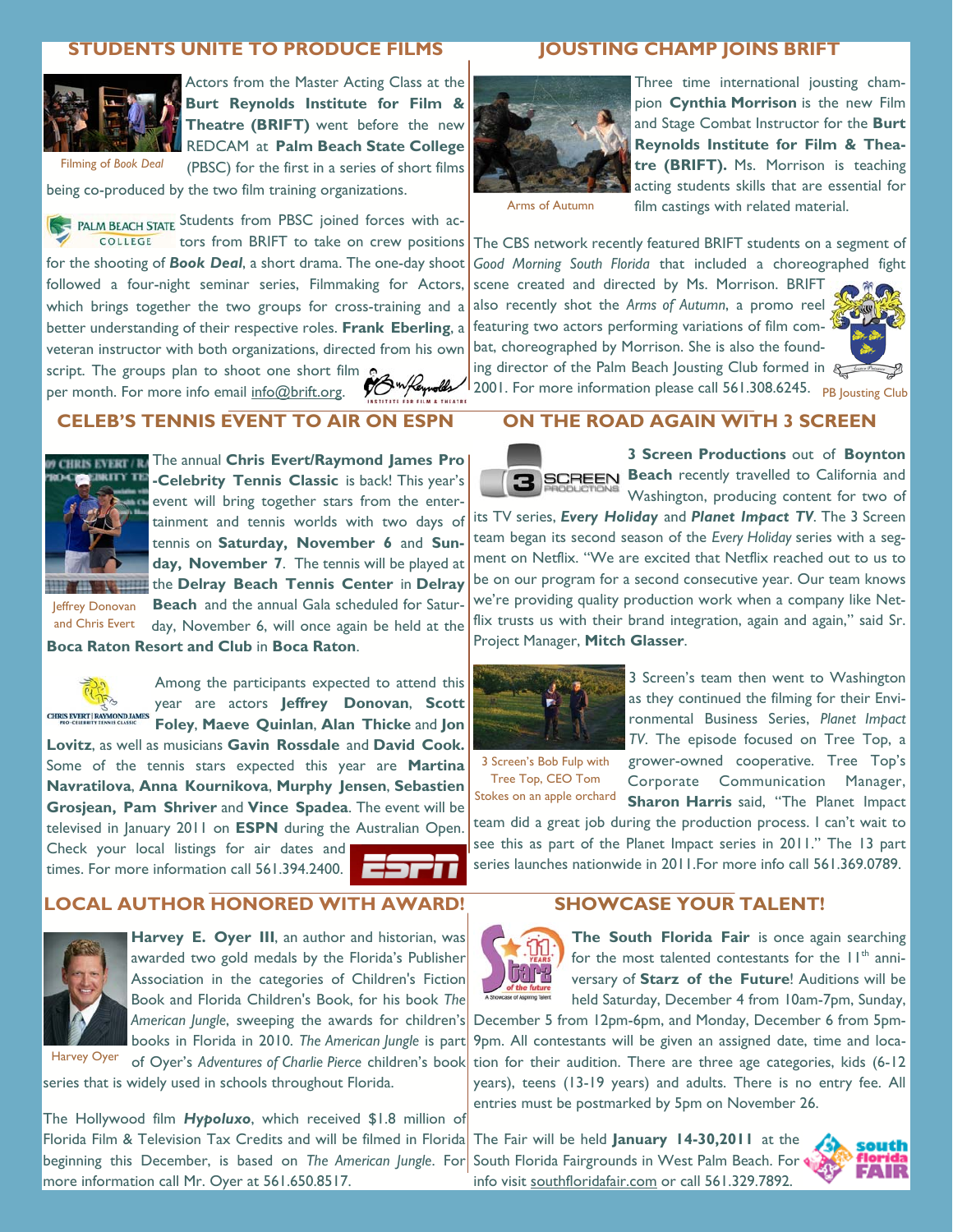# **STUDENT SHOWCASE OF FILMS OFFICIAL CALL FOR ENTRIES!**



Celebrating 16 years, the highly acclaimed the **Palm Beach International Film Festival** is proud to announce the Student Showcase of Films' Official Call For Entries. **The Student Showcase of Films (SSOF)** is the largest statewide film competition and awards ceremony for Florida student filmmakers. The juried competition recognizes outstanding high school and college students by presenting over \$10,000 in scholarships and awards in six film categories, a screenwriting and poster competition. Honoring the legacy of **Mr. Burt Reynolds**, the festival also awards annual scholarships bearing his name. The professionally staged two and a half hour live awards show hosts



Stephen Bell Burt Reynolds

more than 800 attendees from around the state of Florida. Past guests of the SSOF include such notables as **Steven Bauer**, **Amanda Bynes**, **Vincent Cecere**, **Clint Howard**, **Louis Lombardi**, **Vincent Pastore**, **Burt Reynolds, Tico Torres**, and **Nick Zano**.

"Having my projects recognized by the SSOF was a tremendous honor for both myself and the entire Film School at FSU. The program not only puts on an incredibly fun show, but also does a great service to Florida's film industry by actively seeking out and promoting the state's up-and-coming talent; the same filmmakers who will continue the tradition of creative and insightful storytelling that has made Florida a major player in the industry today," said **Stephen Bell**, 2010 SSOF winner in the feature film category. The deadline for entries is February 1, 2011. To submit an entry, visit phfilm.com and follow the SSOF link on the upper right hand side of the screen.

# **'BANG FOR YOUR BUCK'**

**Recently, the production team from ENTERTAINMENT High Noon Entertainment came to** Palm Beach County to film two episodes of their TV show, **HGTV's** *Bang For Your Buck*. The episodes will air in 2011. Filming took place in **Boca Raton**, **Lake Worth**, **Delray Beach, Wellington** and **West Palm Beach**. "We chose to film in Palm Beach County because there are gorgeous houses with gorgeous renovations. We've filmed in a lot of major markets in the past, so it's nice to showcase what smaller communities have to offer," said Associate Producer **Jenna Friederich**.



HGTV's *Bang For Your Buck* is a reality-based **RUPLE** program comparing recent home renova-

tions within a designated market. Each episode features one room from three different households, in the same city, with the same budget. An HGTV Design Expert and a local Real Estate Expert evaluate them to determine which homeowner spent their money most wisely, and therefore will get the biggest bang for their buck. For more info visit HGTV.com/bang. Bathroom Renova-



tion in Wellington

#### **FRENCH FILM FEST TAKES BOCA**



**France Cinema Floride** is celebrating Its 3rd annual event in Boca Raton. The festival will take place **November 12-14**

at the **Sunrise Cinemas** in **Mizner Park**. During the event, film enthusiasts will have an opportunity to view French films and meet French directors, producers and writers. All screenings are open to the public and will be presented with English subtitles.

"Scheduled a few days after the American Film Market, France Cinema Floride has become a visible and prestigious French film event taking place in South Florida at the end of each year," said General Director **Patrick Gimenez**. For more information or to purchase tickets please visit francecinemafloride.com.

### **FILM SCHOOL EARNS INDUSTRY CRED**



**The G-Star School of the Arts for Motion Pictures and Broadcasting** has been named "**The Number One High** 

**School for Film in the World"** by the **Raindance Film Festival** in London, UK. The award ceremony took place at the Apollo Theatre in London's West End Theatre District.

"We are truly excited to give this honor to the G-Star School of the Arts. Your representation this year at Raindance, with the highest quality film shorts and your school's feature-length film, is the testament proving that your school is indeed worthy of this honor," said Raindance Founder **Elliott Grove**. "Exciting isn't the word," said G-Star Founder **Greg Hauptner**. "With nine shorts, one music video, one short feature and one full-length feature film appearing in the Festival, hundreds of our students can now say their work premiered at one of the largest and most famous film

festivals in the world – with accolades." Raindance is an organization that was founded by filmmakers to offer advice and support for independent filmmakers. For more info contact Greg Hauptner at 561.386.6275. or email greghauptn@aol.com.



raindance

### **FILM FESTIVAL TO EMPOWER WOMEN**

PALM BEACH There's a new film festival in town! Four **WOMEN'S** women with over 35 years of film festival ex**performance in the contract of the Palm**  $\frac{1}{2}$ **Beach Women's International Film Festival** set for **April 7- 10, 2011**. The event will screen between 30-40 features, documentaries and shorts at venues from Palm Beach to Boca Raton.

"We'll only screen work by women filmmakers, but the topics will extend to all audiences," said **Terri Neil**, one of the founders. Women interested in submitting a film can do so by visiting pbwiff.com. Festival organizers are hosting a Red Carpet Premiere Party at the Brazilian Court in Palm Beach on November 19 to raise money for the festival. For more information visit pbwiff.com.